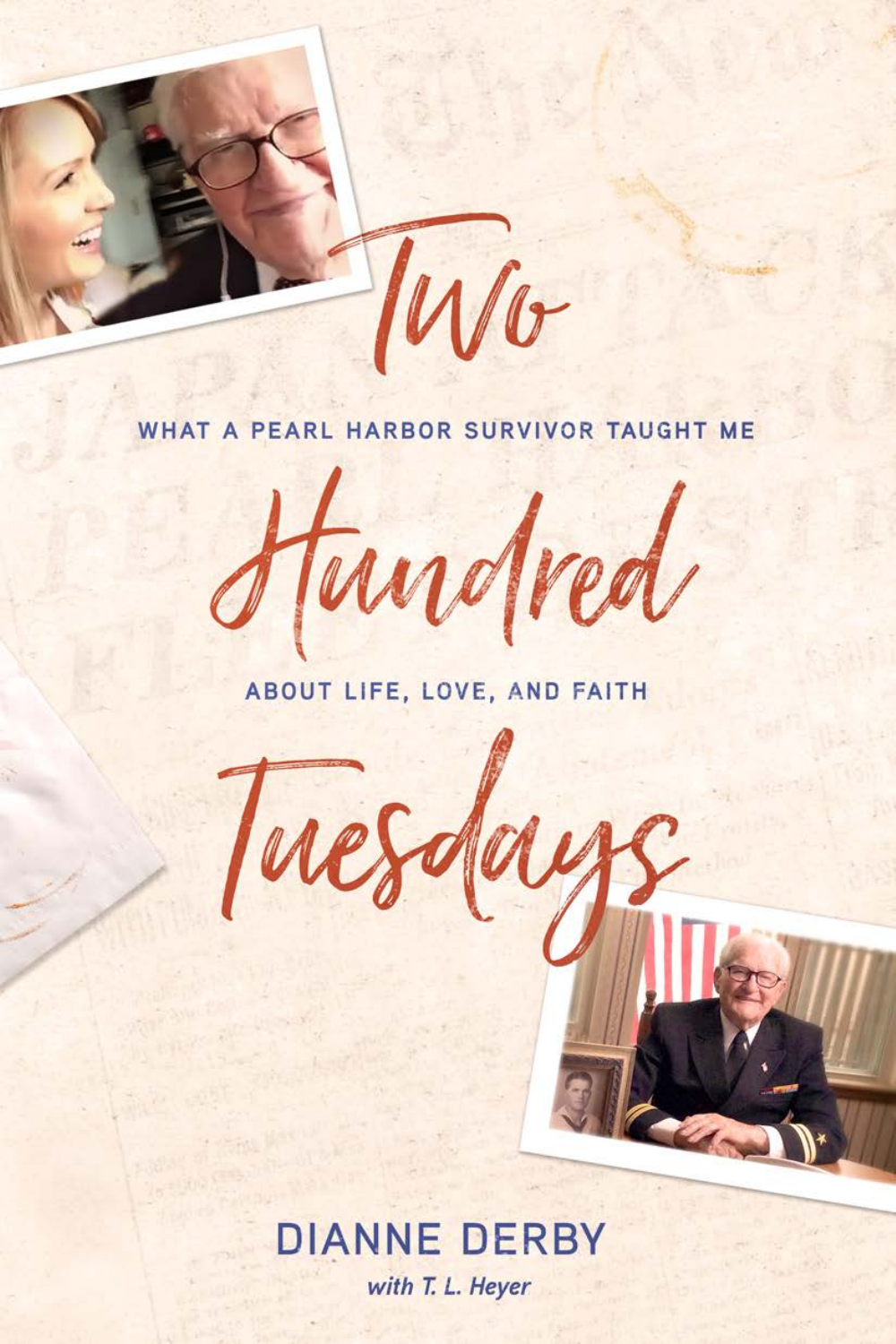What a beautiful and honest story of faith, friendship, and transformation, all thanks to a chance encounter. We can all learn something from both the 104-year-old war hero and the forty-something journalist, both on a quest to leave the world better than they found it. There is something—a lesson, a truth, a question—for all of us in *Two Hundred Tuesdays*.

**LAUREN FERRARA,** journalist and founder of Why Wait Stories

The World War II generation left us a blueprint for how to be better people and how to coexist in a better world. Jim Downing is one of the many architects of that blueprint. Dianne Derby captures the true essence of this incredible man, who was there in the crucible of Pearl Harbor and went on to make sure we never forget December 7, 1941, and the lessons of that day, which still resonate in all our lives.

**TIM GRAY,** filmmaker and founder and president of the World War II Foundation

Dianne Derby once confidently faced her future with a headstrong tenacity. Then she met "Grandpa Jim," her life mentor. Raised in the Christian faith, Derby met Jesus in a fresh way thanks to this unlikely friendship. In *Two Hundred Tuesdays*, she reveals how Jim Downing's impact gave her the resources not simply to navigate life but also to enjoy life fully.

**MARK CONFORTI, DMin,** United Methodist pastor and author of *Clergy Mentoring*

Honest, vulnerable, and engaging. A beautiful picture of friendship and discipleship. A must-read!

**DR. MARK MAYFIELD,** counselor, speaker, coach, and author of *The Path out of Loneliness*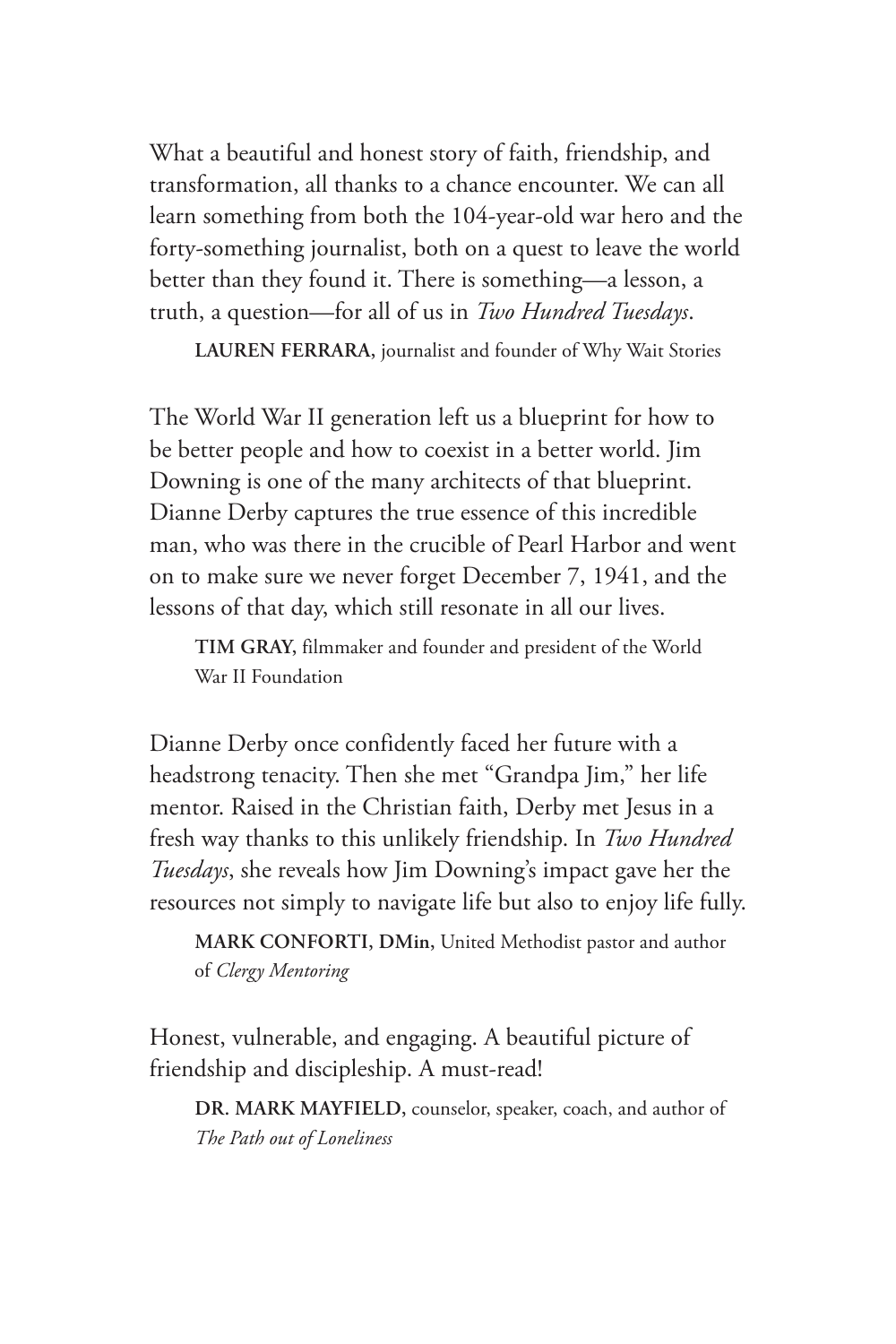Dianne Derby's *Two Hundred Tuesdays* is a delightful, emotional guide of resiliency and perseverance filled with inspiring anecdotes of positivity and her perilous journey of self-discovery with an American hero as her mentor. I LOVED this book, a must-read for all empaths and anyone who's faced adversity, and also a gift to the world, filled with positive core values, self-love, and paying it forward. I can't wait to share this incredibly thoughtful book with my friends and family.

**PHIL MARTINEZ,** president and CEO of PM Productions

This is a book that captures a friendship across generations, across gender, and even across faith traditions. It is a gem of a book that reminds readers that sometimes Truth transcends. Dianne is a newscaster bent on finding and breaking the next big story. (She is very good at that, by the way.) Jim was an aging war hero who had The Story that just had to be shared. Put on the spot, Dianne unflinchingly took on the challenge, and the result is this charming book. Read it and be blessed.

**DON PAPE,** curator of Pape Commons

Dianne's faith journey is brutally honest, touching, and inspiring. Anyone who wants to know what it is like to walk humbly with God must read it!

**VINH CHUNG, MD,** author of *Where the Wind Leads*

*Two Hundred Tuesdays: What a Pearl Harbor Survivor Taught Me about Life, Love, and Faith* is much more than the story of a Pearl Harbor survivor; it's also a book about relationships, marriage, and lessons learned from Jim. Dianne's boldness to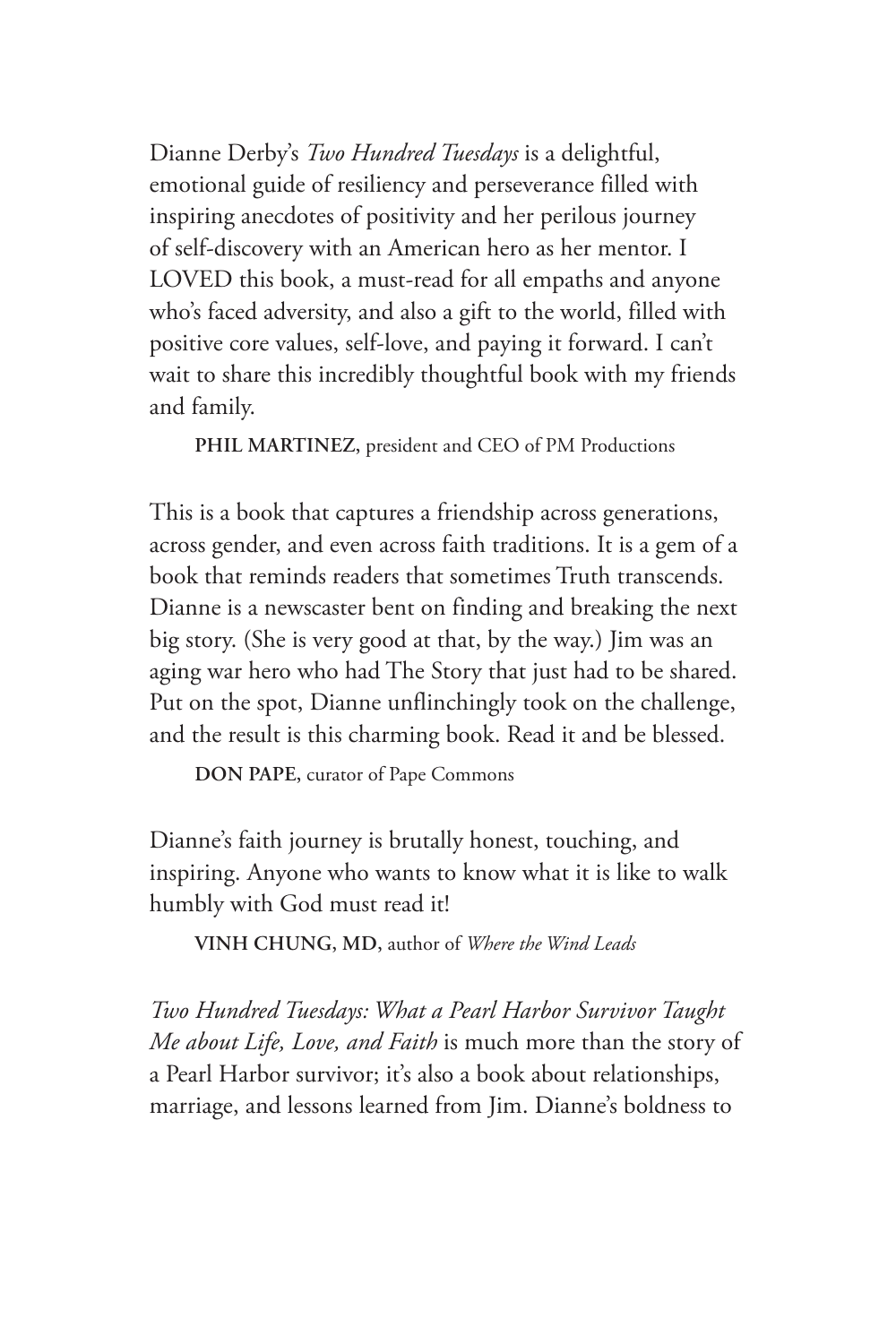be authentic is captured immediately. This book will inspire kindness toward one another; I confidently recommend it for those wanting more out of life, love, and faith.

**LARRY DOZIER, MBA,** veteran and chairman of the board at Mt. Carmel Veterans Service Center

Accomplished people in their last stage of life are in a unique position to impart wisdom and understanding to those immersed in the day-to-day struggles of work, marriage, and child-rearing. *Two Hundred Tuesdays* is a great example of the healing power of such meaningful relationships between young and old.

**JOHN SUTHERS,** mayor of Colorado Springs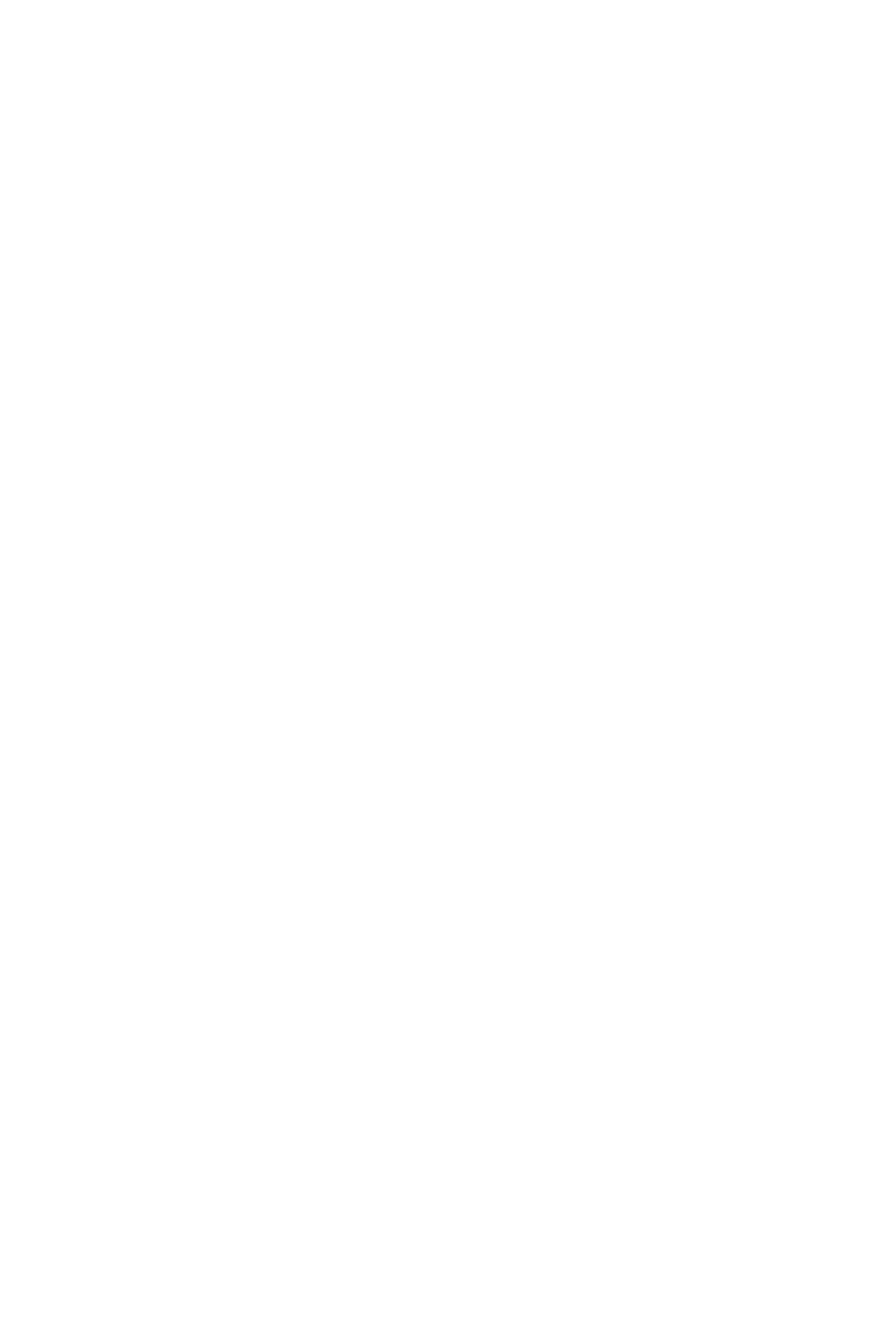Two Hundred Tuesdays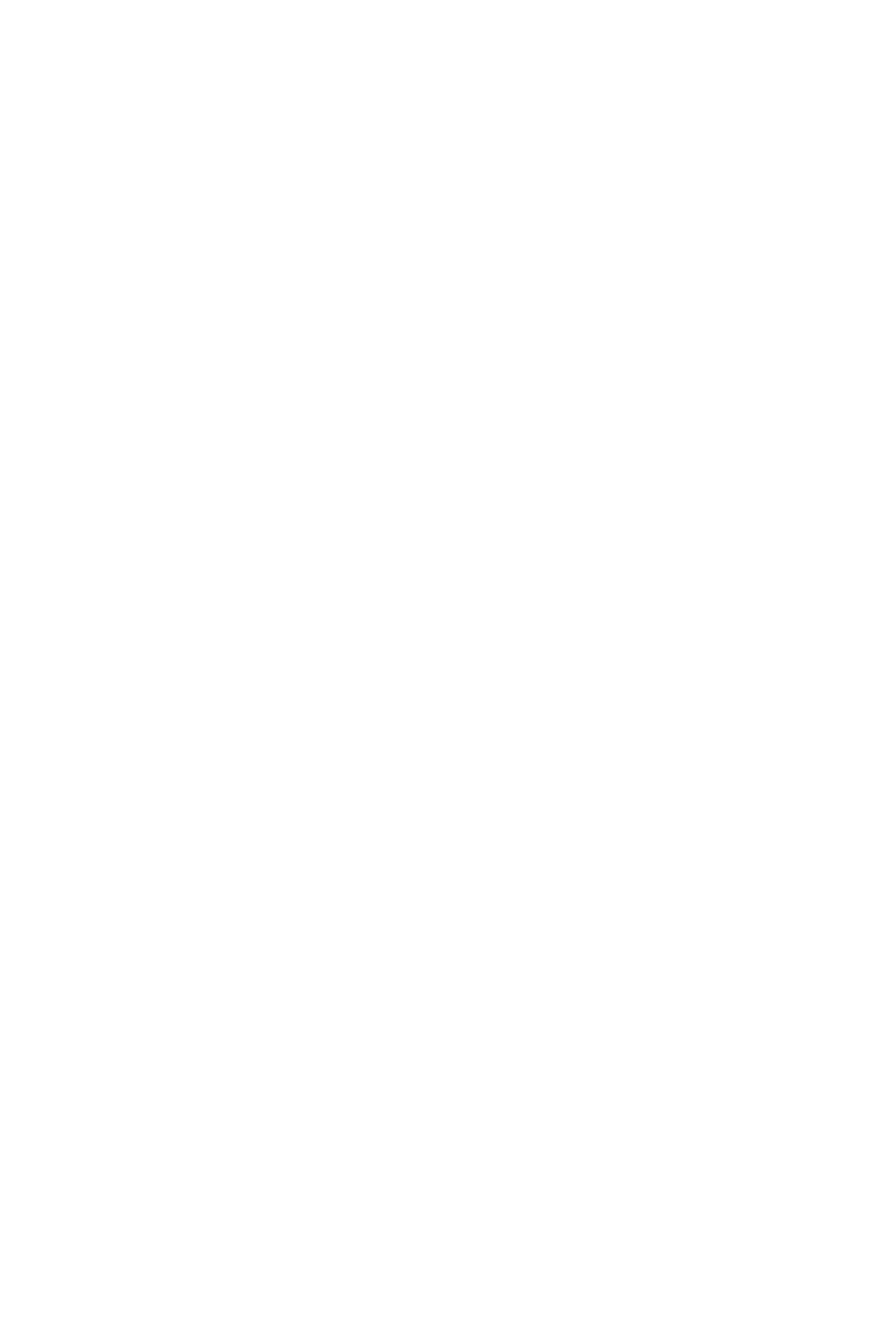Two

Seus tha

WHAT A PEARL HARBOR SURVIVOR TAUGHT ME

Hundred

ABOUT LIFE, LOVE, AND FAITH

Tuesdays

### **DIANNE DERBY**

with T. L. Heyer



A NavPress resource published in alliance with Tyndale House Publishers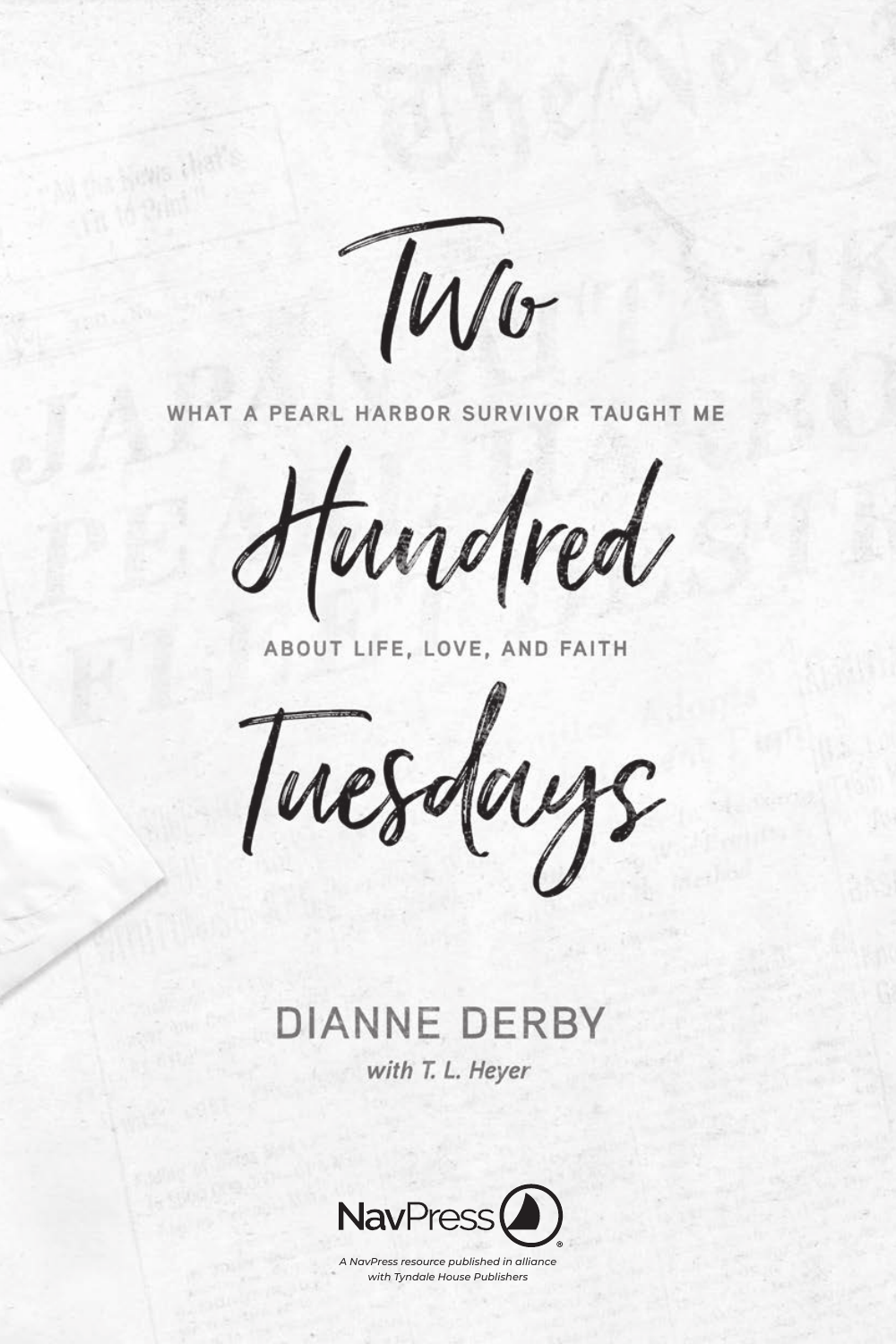# $\mathsf{NavPress}(\blacktriangle)$

NavPress is the publishing ministry of The Navigators, an international Christian organization and leader in personal spiritual development. NavPress is committed to helping people grow spiritually and enjoy lives of meaning and hope through personal and group resources that are biblically rooted, culturally relevant, and highly practical.

#### **For more information, visit NavPress.com.**

*Two Hundred Tuesdays: What a Pearl Harbor Survivor Taught Me about Life, Love, and Faith*

Copyright © 2022 by Dianne Derby. All rights reserved.

A NavPress resource published in alliance with Tyndale House Publishers

*NavPress* and the NavPress logo are registered trademarks of NavPress, The Navigators, Colorado Springs, CO. *Tyndale* is a registered trademark of Tyndale House Ministries. Absence of ® in connection with marks of NavPress or other parties does not indicate an absence of registration of those marks.

The Team:

David Zimmerman, Publisher; Caitlyn Carlson, Acquisitions Editor; Elizabeth Schroll, Copy Editor; Olivia Eldredge, Operations Manager; Ron C. Kaufmann, Designer

Unless otherwise indicated, cover images are the property of their respective copyright holders from Depositphotos, and all rights are reserved. Paper texture copyright © PicsFive; napkin copyright © koosen; stains copyright © bogalo; scratches copyright © Mioki; newspaper from Harvard library/ Wikimedia; Jim Downing copyright © Brett B. Clark/The Navigators.org and used with permission.

Author photo by Don Jones, copyright © 2021. All rights reserved.

The author is represented by the literary agency of Word Serve Literary, www.wordserveliterary.com.

All Scripture quotations, unless otherwise indicated, are taken from the Holy Bible, *New International Version*,<sup>®</sup> *NIV*.<sup>®</sup> Copyright © 1973, 1978, 1984, 2011 by Biblica, Inc.<sup>®</sup> Used by permission. All rights reserved worldwide. Scripture quotations marked ESV are from the ESV® Bible (The Holy Bible, English Standard Version®), copyright © 2001 by Crossway, a publishing ministry of Good News Publishers. Used by permission. All rights reserved. Scripture quotations marked NLT are taken from the *Holy Bible*, New Living Translation, copyright © 1996, 2004, 2015 by Tyndale House Foundation. Used by permission of Tyndale House Publishers, Carol Stream, Illinois 60188. All rights reserved.

Some of the anecdotal illustrations in this book are true to life and are included with the permission of the persons involved. All other illustrations are composites of real situations, and any resemblance to people living or dead is purely coincidental.

For information about special discounts for bulk purchases, please contact Tyndale House Publishers at csresponse@tyndale.com, or call 1-855-277-9400.

ISBN 978-1-64158-373-2

Printed in the United States of America

|  | 28 27 26 25 24 23 22 |  |  |
|--|----------------------|--|--|
|  | 7 6 5 4 3 2 1        |  |  |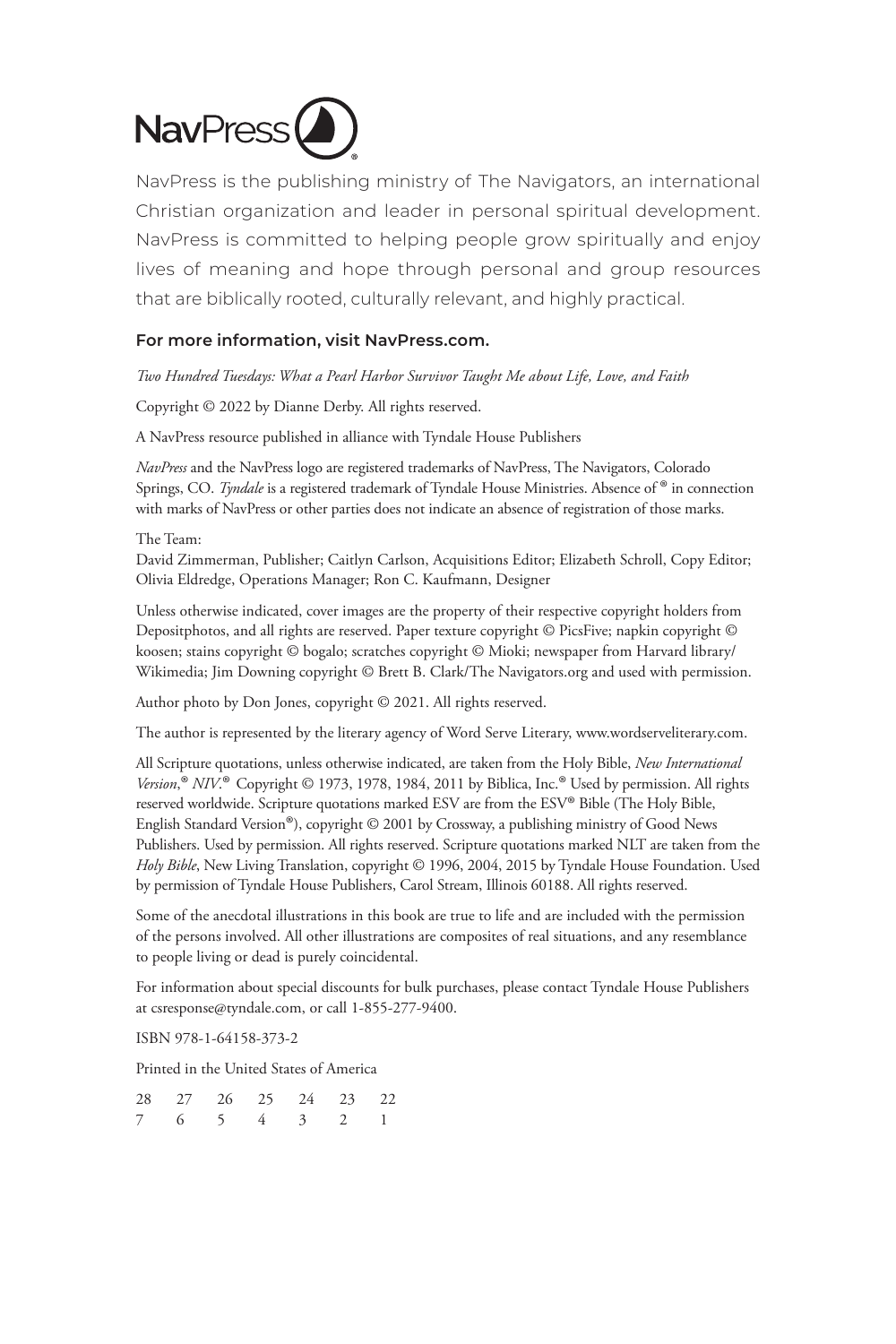*To Claire and Chip: May you know the peace that surpasses all understanding.* \_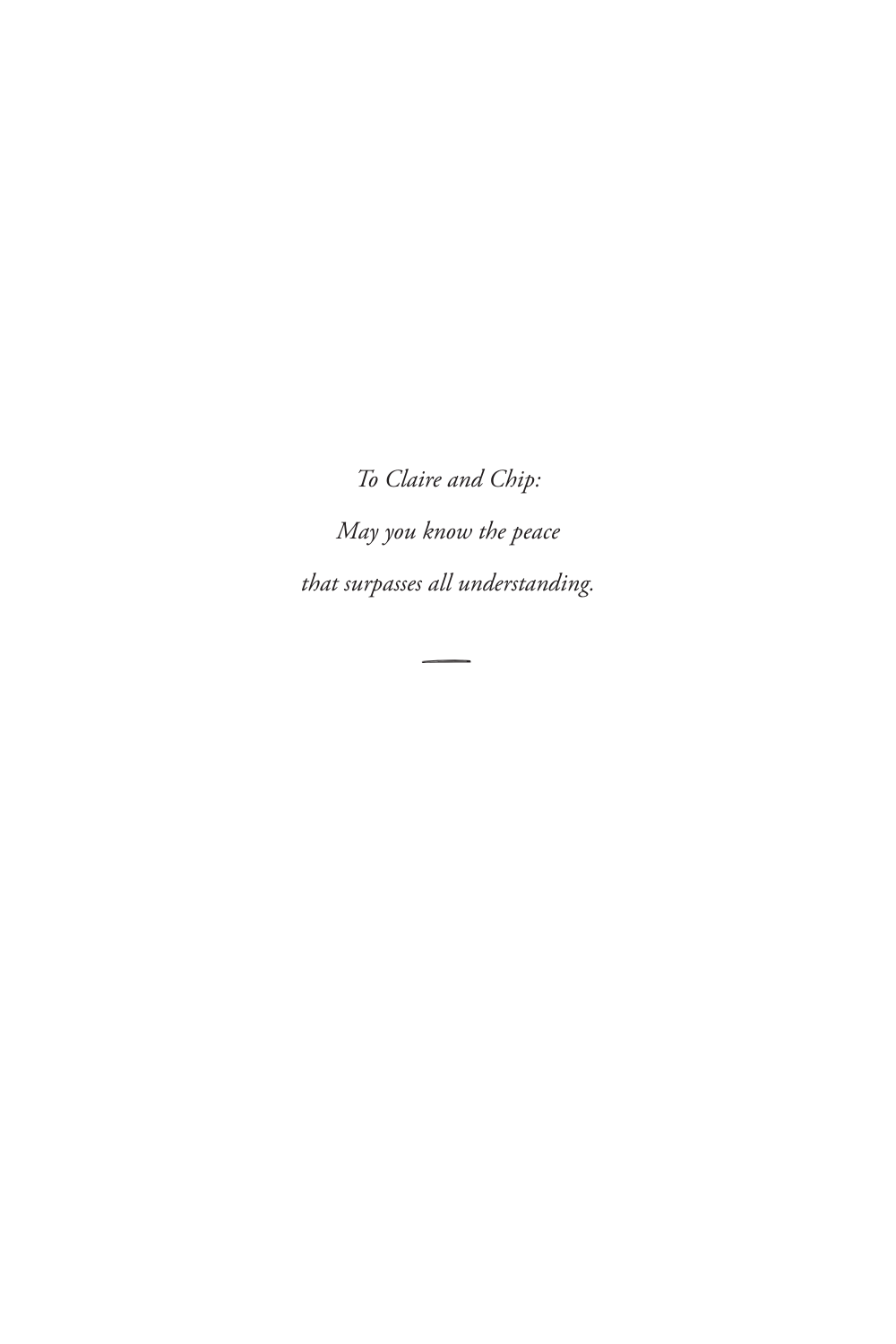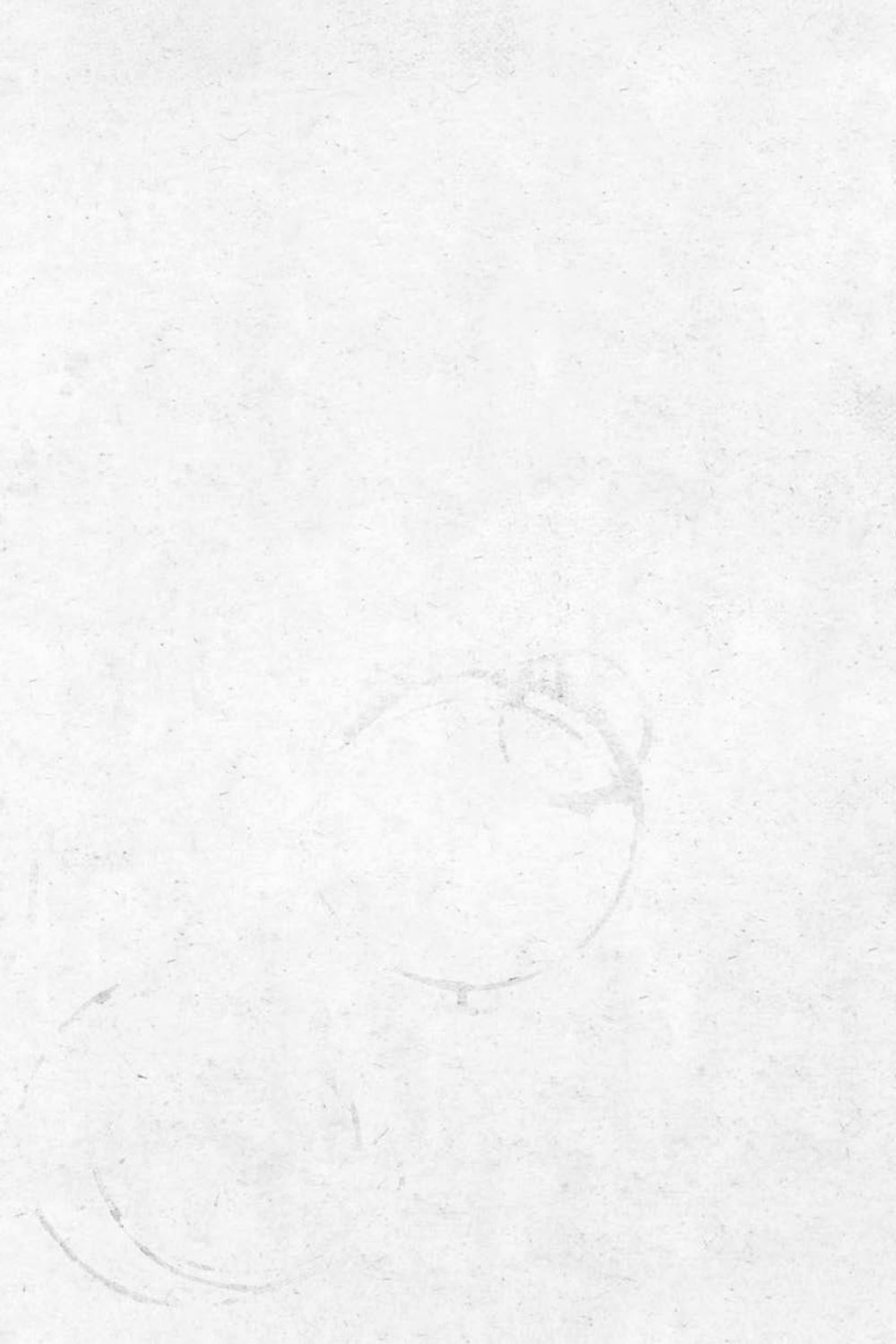## CONTENTS

|                      | Introduction                                   | 1   |
|----------------------|------------------------------------------------|-----|
|                      |                                                |     |
|                      | <b>CHAPTER 1:</b> A Million Chances to Say Yes | 5   |
|                      | CHAPTER 2: Take Me to Church                   | 17  |
|                      | <b>CHAPTER 3: Tuesday People</b>               | 29  |
|                      | <b>CHAPTER 4:</b> A Piece of the Story         | 43  |
|                      | CHAPTER 5: In the Fishbowl                     | 51  |
|                      | CHAPTER 6: One Hundred Years                   | 69  |
|                      | <b>CHAPTER 7: Restore My Soul</b>              | 91  |
|                      | <b>CHAPTER 8:</b> Turning the Page             | 101 |
|                      | <b>CHAPTER 9: Marriage Talk</b>                | 109 |
|                      | CHAPTER 10: A Sacred Grief                     | 119 |
| CHAPTER 11: New Life |                                                | 133 |
|                      | CHAPTER 12: So Long, Dear Friend               | 145 |
|                      | <b>EPILOGUE: Totally Fulfilled</b>             | 159 |
|                      |                                                |     |
|                      | Acknowledgments                                | 173 |

Notes and the set of the set of the set of the set of the set of the set of the set of the set of the set of the set of the set of the set of the set of the set of the set of the set of the set of the set of the set of the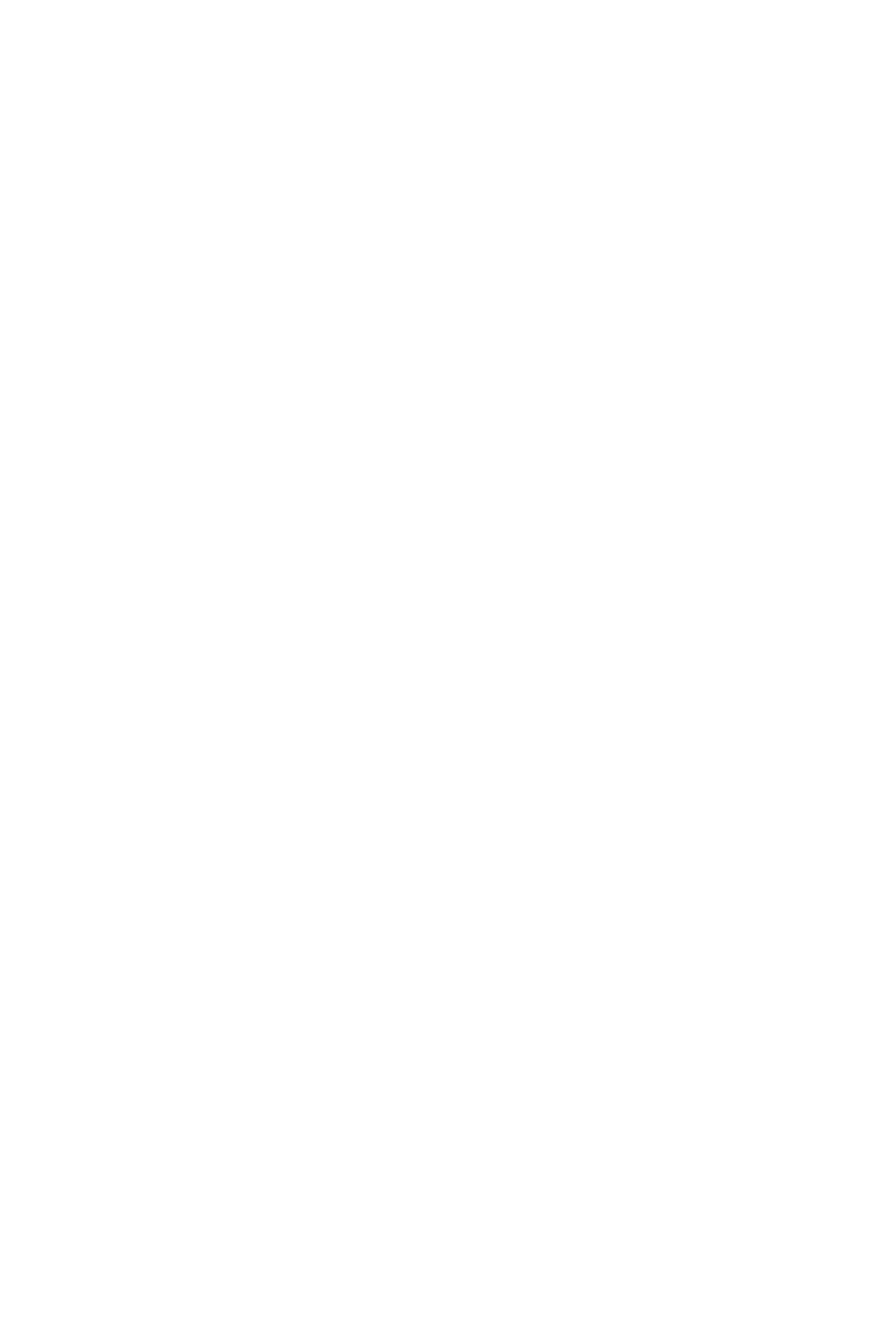### <span id="page-13-0"></span>INTRODUCTION

WHAT DO YOU REMEMBER about the last newscast you watched? Since I work in a business that is driven by ratings, I sincerely hope you remember the news anchor at the desk—but the truth is, you probably don't.

You probably remember only one story. We are wired to crave stories, to value authenticity, to long for the truth. We want to know about tomorrow's forecast, crime in our community, and what's happening with the latest recall. We want to leave the newscast feeling okay enough about the world that we will come back and watch more tomorrow. That's why the final story in a newscast is usually a positive one.

Now you know the secret to broadcasting the news.

Like you, I usually only remember one story from each newscast. You know the kind— the story that tugs at your heartstrings. I never forget the sobs of the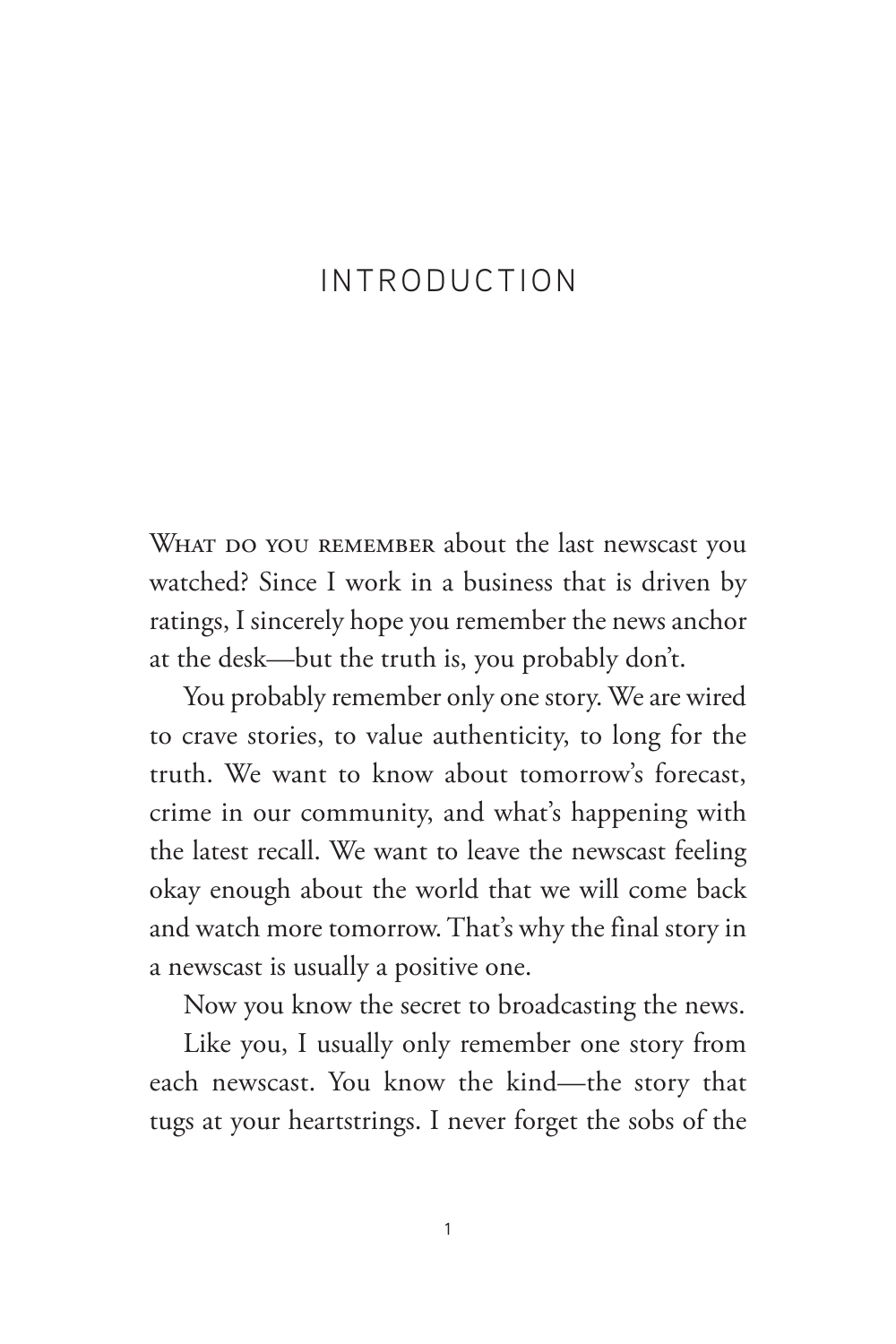mother whose young daughter is missing, the sound of her voice as she begs her daughter to come home; the family huddled in a corner of a shelter after they evacuated their home when high winds whipped a fire into an inferno; or the widow who won't see her husband again.

Let's face it—I don't bring the good news; I tell you the bad. In newsrooms, we search for the sound bite that cuts straight to the heart of the matter, to the truth of someone's soul. That's what makes television news compelling. Until you hear the story firsthand from the person most impacted, you can't really get it. Journalists are trained to find those ten-second, meaningful sound bites, because those ten seconds are the reason you watch.

Because I am a journalist, I tell stories for a living. I don't make things up, and nothing I report is fiction. I'm a truth-teller, and I present each story as it happened—even if it's hard to say, hard to hear. I chase after authenticity. When I interview someone, I expect them to tell the truth. Without truth and authenticity, what can we really hold on to?

There's a dichotomy in journalism, though. Because I am a journalist, I have been taught not to share my own emotions, and I'll be honest with you about that too: This part of the work is hard for me. Growing up, my nickname was "Teary" because I cried all the time. I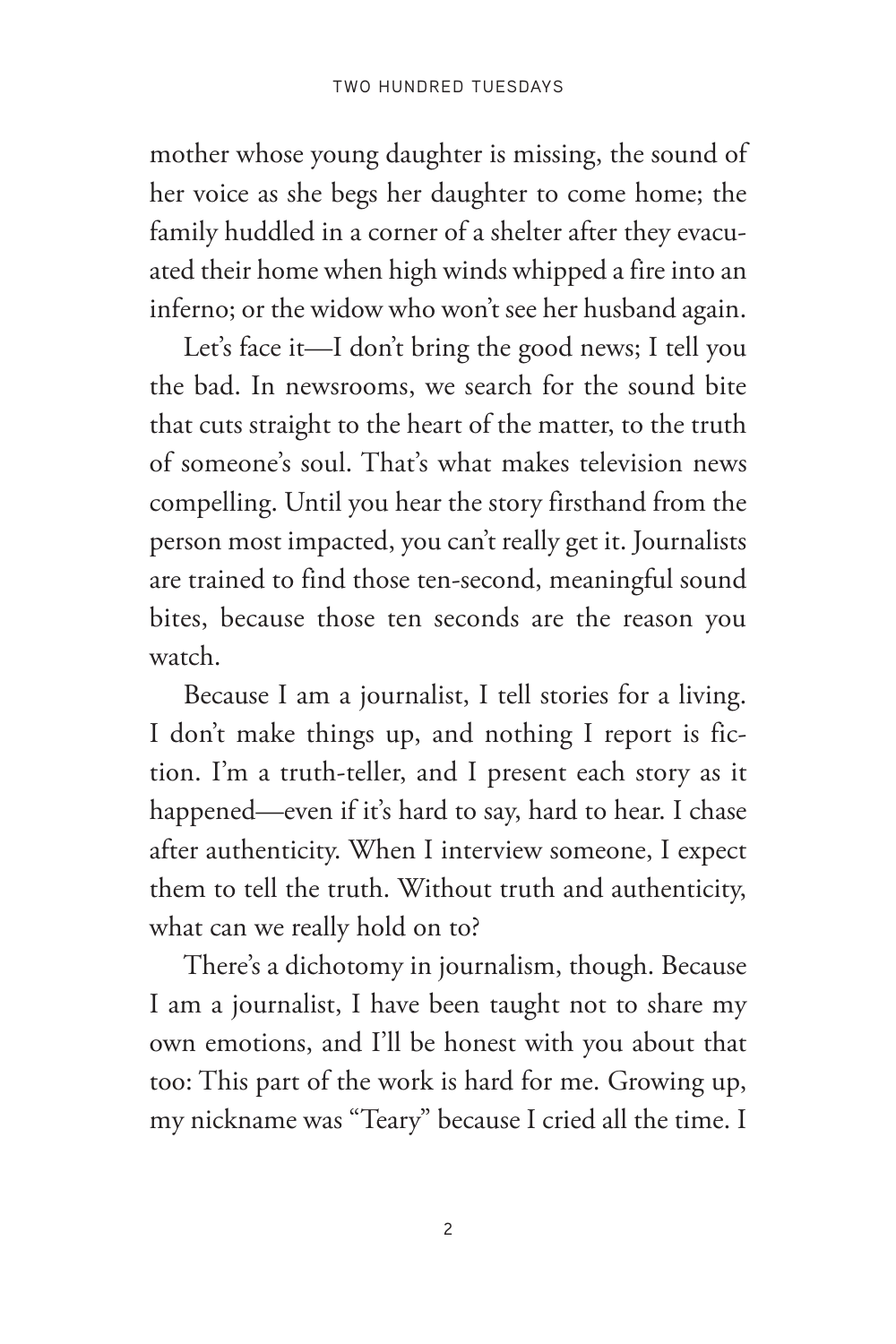#### Introduction

cried over the things that made me sad, and I cried over the things that made other people sad.

I finally found a word for all of this in my forties: *empath*. My dear friend Alyssa sent me an article about people with this trait and said, "Derbs, I think this is you."

I read the article over and over, feeling so understood for the first time. An empath feels everything, including others' emotions *as if they were their own*. Sometimes the stories I report are enough to tear me in half. Sometimes I want to cry on the air, and it feels inauthentic to hold back. How can I not show what I'm feeling?

For seventeen years, I have been trained to show just enough emotion, but not too much. To share my thoughts, but not too much. To react to the interview sound bite, but not too much. The feedback I have heard time and time again? "Dianne, stop being so much."

But that's the problem: I simply *am* too much. How can one who is TOO MUCH not react too much? This is the balancing act of my life.

Everyone longs to be known, to be seen, to be heard. This basic need is right up there with oxygen, food, and shelter. When someone listens to you—truly wants to see who you are— well, that kind of knowing can change you.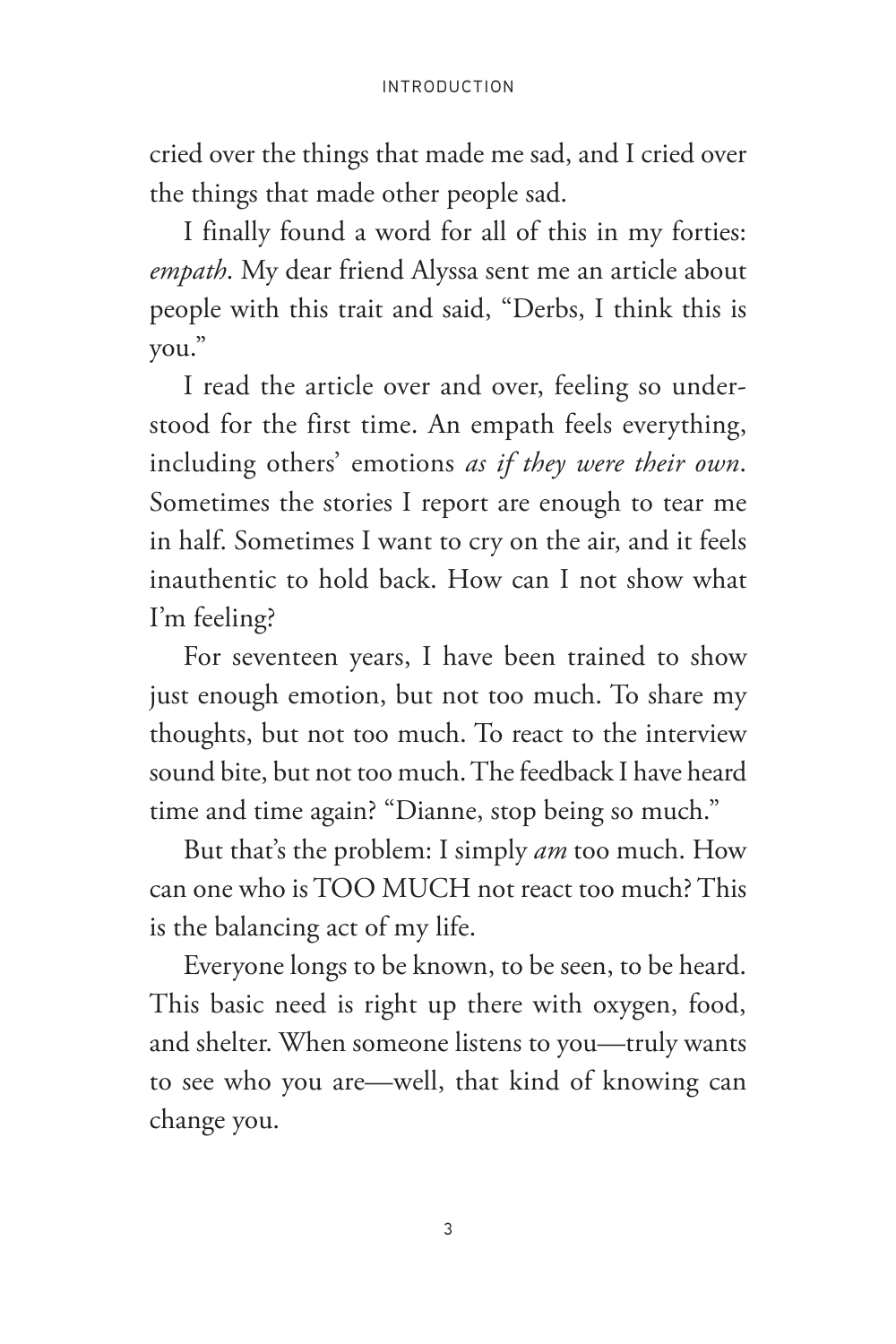That's what happened to me when Jim Downing came into my life: He saw me. He wanted to know me. He taught me a path to a life where my TOO MUCH found its home.

So in the pages of this book, I am coming as myself. My whole self. I want to show you who I am, and I want to show you who Jim was.

This is my story— and the story of the man who changed my life.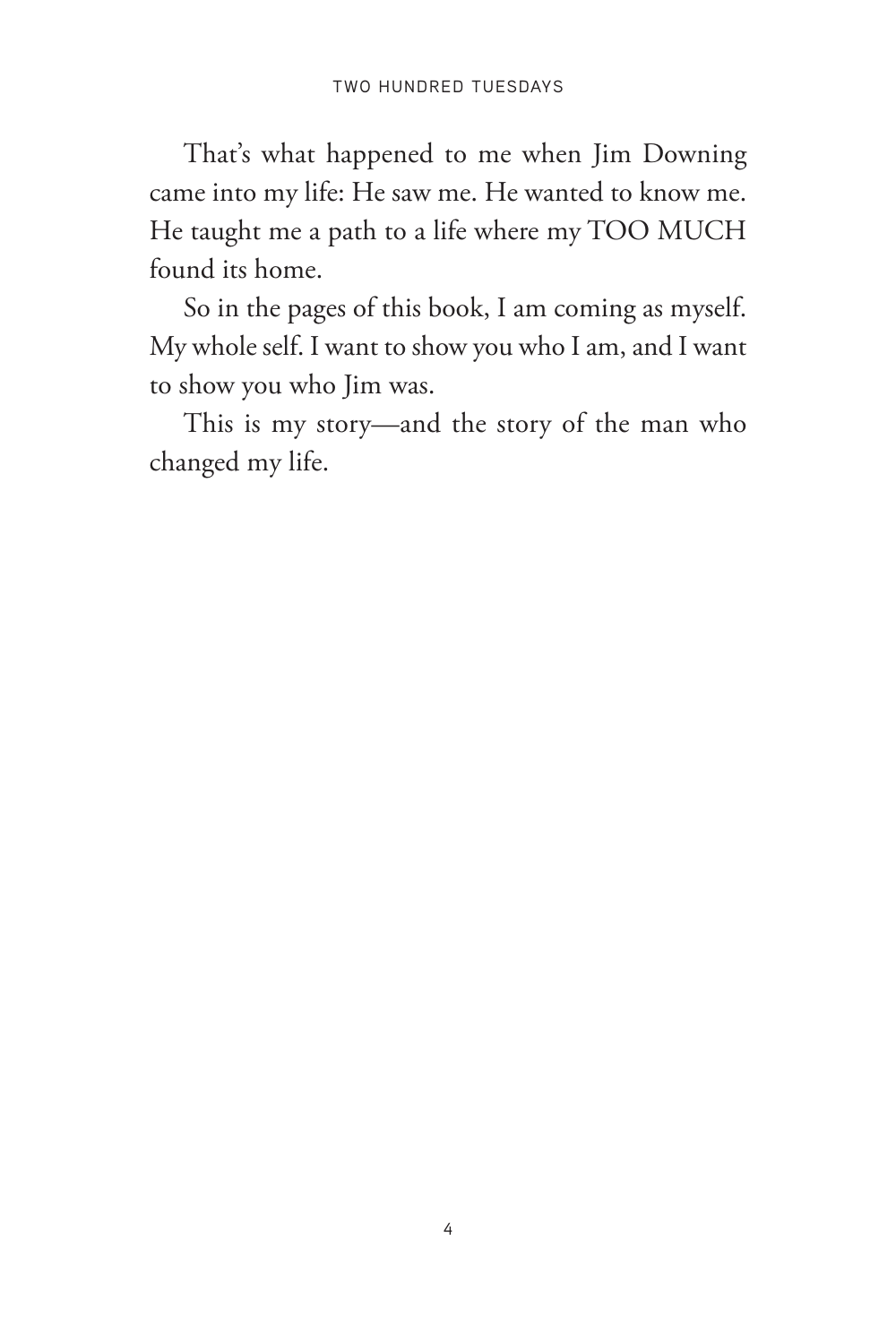#### CHAPTER 1

## <span id="page-17-0"></span>A MILLION CHANCES TO SAY YES

A New Job, a New Haircut, and a Whole New Image

WE AREN'T YET out of the South Carolina city when my eyelids start to feel heavy. I tend to get immediate symptoms of narcolepsy as soon as I start any road trip longer than twenty minutes. This cross-country drive to Colorado is going to be a drowsy one.

"Mom, I have to pull over. I can't drive."

"Seriously? Already?" she says.

"Sorry. You know how I am. I can't help it."

"Well, pull over then. I guess I'll be driving this whole trip."

We pull into the nearest gas station and switch seats,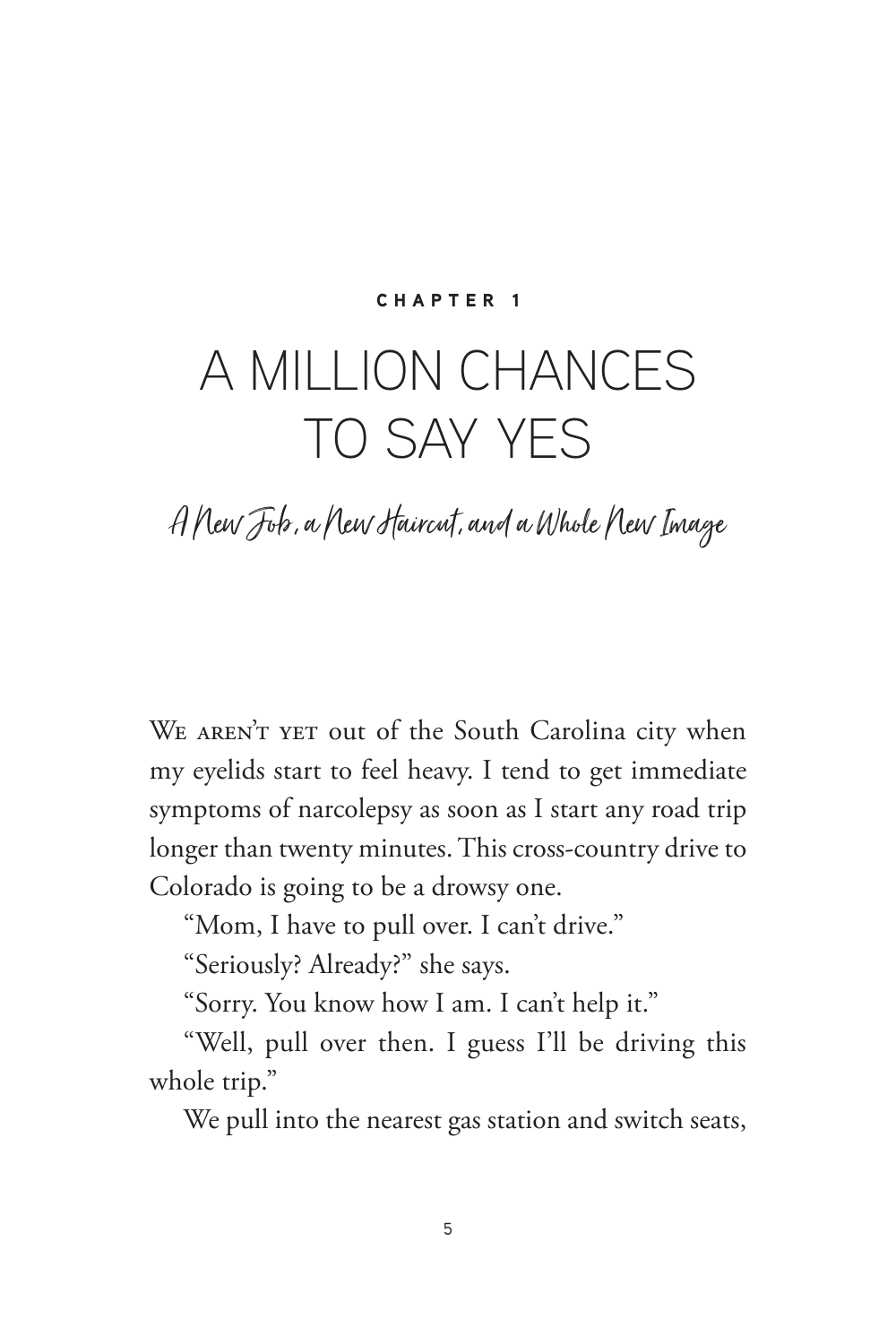with my husband, Pete, trailing in the car behind us. I know Pete isn't even remotely surprised.

The cars are packed to the ceiling with clothing, makeup, and jewelry. That's all I've brought with me. The rest will stay in storage until move-in day at our townhome under construction in Colorado Springs. Something tells me Pete is happy to be all alone, blasting his music in his Volkswagen Jetta. Nobody back there is telling him what to do. He has nothing to worry about but his obstructed rear view.

Mom takes the wheel, and I take our Chihuahuas, Lily and Rosebud, putting the girls in my lap as we hit the road again. A long drive for a fresh start.

I snap a picture of the sunset and post the obligatory Facebook status update that accompanies a major life change. I decide to include lyrics by singer Jason Aldean: "With a windshield sunset in your eyes, like a watercolored painted sky, you think heaven's doors have opened."1

*Yes, heaven's doors are opening for me. I just don't see how wide yet.*

Excitement and nervousness are similar emotions, and they have spun together as butterflies in my stomach. I'm not sure which one I feel more at any given moment.

My departure from my job was unpleasant and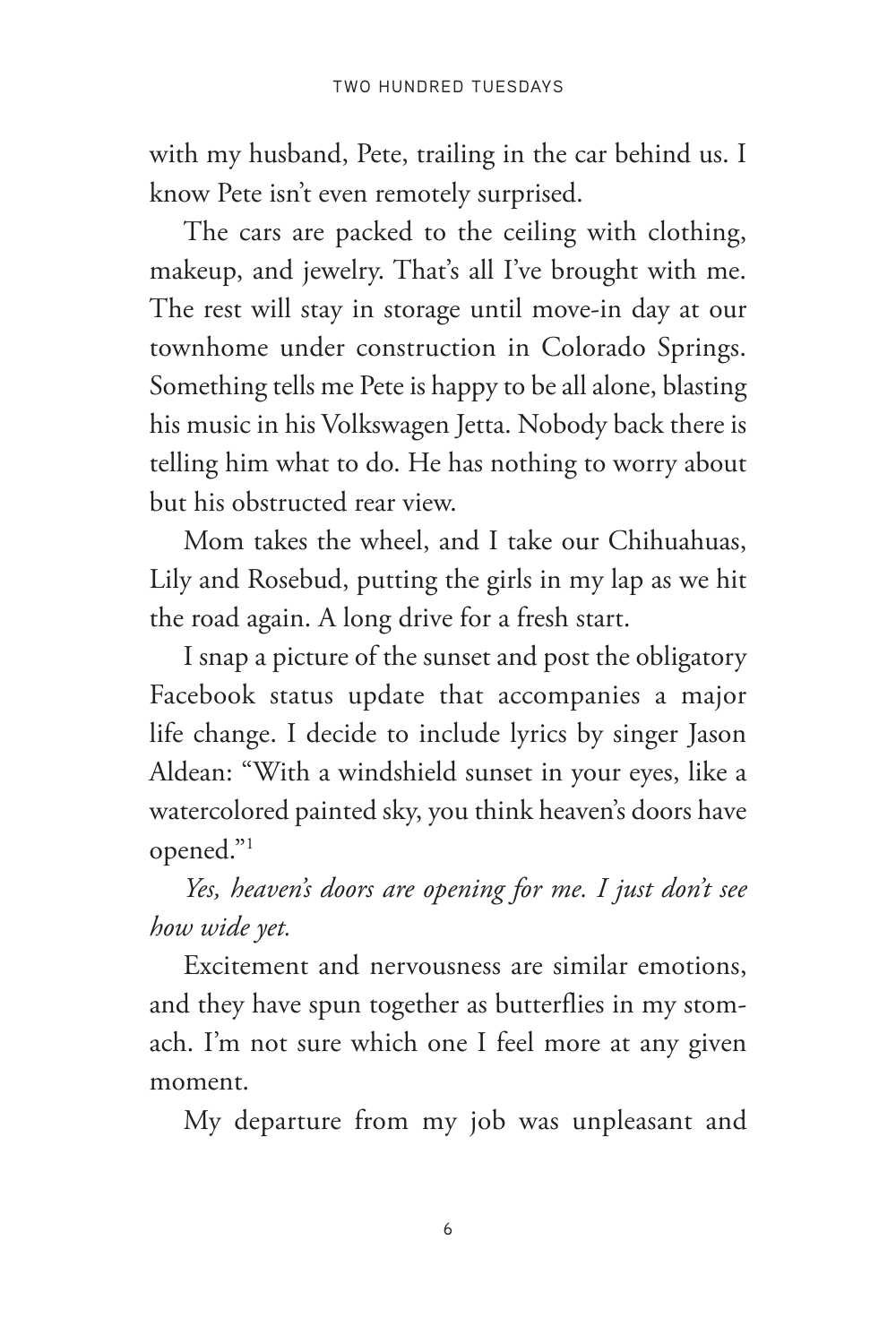unexpected. I'd been put in a situation where I felt like I had to choose my job or my integrity, and so I left with about fifteen minutes' notice. Call it a black-andwhite decision, call it all or nothing—call it whatever you'd like. But in a moment of perfect clarity, I realized I hadn't been heard, I wasn't valued, and my voice had been silenced. I wasn't going to compromise my integrity for any position or amount of money.

Now I'm driving away, with the city I love and a hard piece of my story in the rearview mirror.

My fresh start is a full-time job as an evening anchor at a news station in Colorado Springs. I'll finally get to tell the stories that matter most to me. I won't have to go out on the crime beat or the consumer beat. Now I get to tell stories about people who have faced the hardest things, walked the darkest paths, and found life on the other side—"the overcoming beat," if you will. I love these stories best, and I sense that viewers are hungry for them too. If you are like me, you stare at the screen in awe, and you listen to these people who have overcome, and you want to ask them, "How did you do it? How can life ever be happy again after the tragedy you have experienced? How, how, how are you okay?" I am hungry for stories of victory, of people who know that life must go on.

After three days on the road, Mom, Pete, and I pull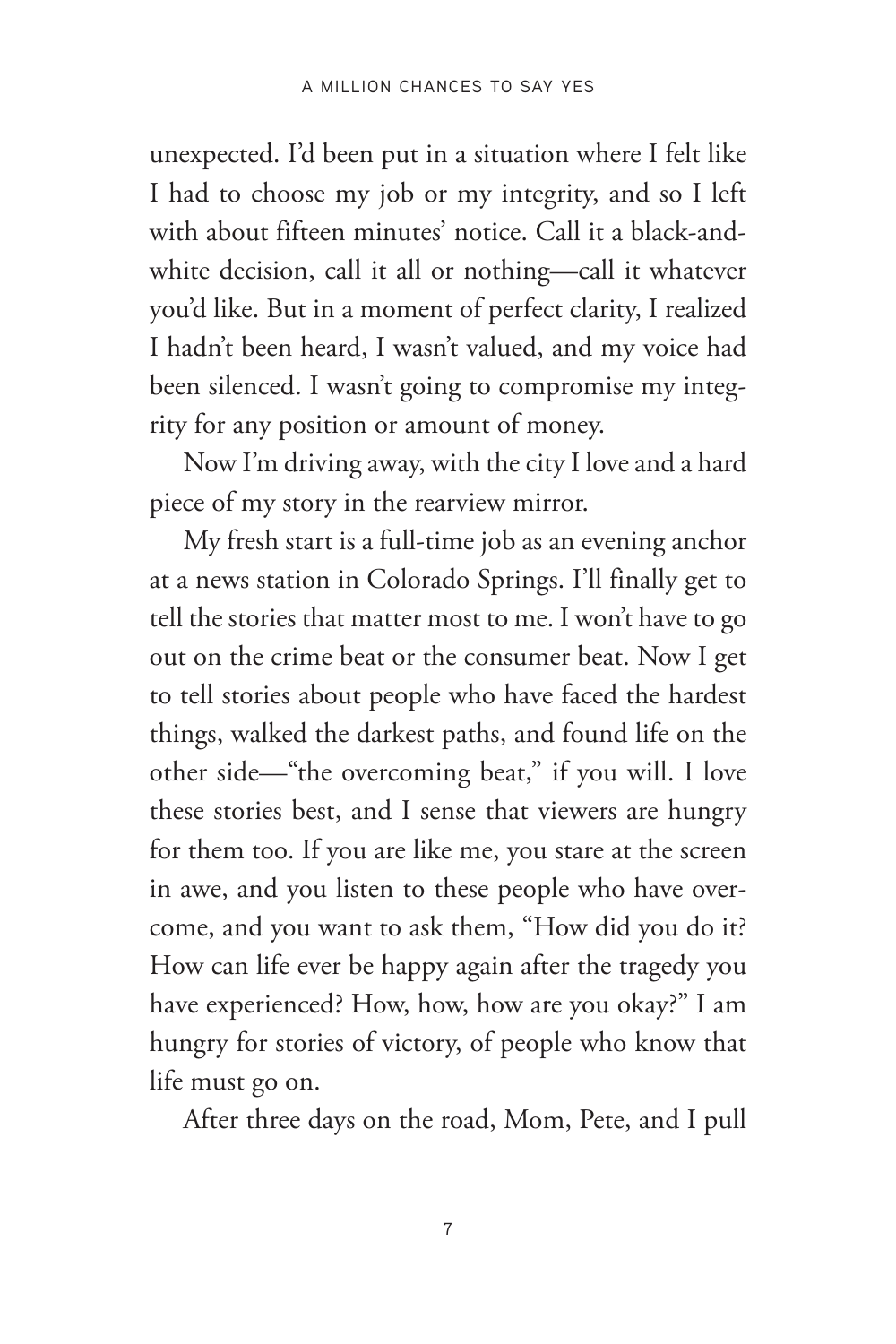our two-car caravan into the parking lot of the extendedstay hotel that Pete and I will call home for the next several months. The hotel is lovely, located where the mountains meet the interstate, a quick ten-minute drive to the KKTV 11 News studios.

Pete and I fill our room in record time as we unload all my clothing. Let's just say . . . the closet fills quickly. When the hotel staff see just how many clothes I've brought, they let me borrow one of those rolling carts to keep in the room. I have so much stuff—jewel tone dresses to wear on the air (no pastels, no prints, of course), evening gowns to wear to emcee events, and accessories to accent my outfits but not distract from the stories. (I do confess I love giant chandelier earrings, and I sneak those in sometimes.) I even purchase renter's insurance, just in case my wardrobe gets destroyed. It sounds silly, I know, but these details matter in the news industry. If a news anchor is poorly dressed, the trolls of the internet will gladly let everyone know.

Pete and I quickly learn to enjoy vacation amenities in our everyday lives. The staff offer us breakfast every morning, Pete enjoys happy hour at night, and our Chihuahuas learn to ride the elevator like city girls, their toenails clicking like high heels on the polished floor. Our new "home" is just what we need.

We explore our new city with wide eyes and wonder.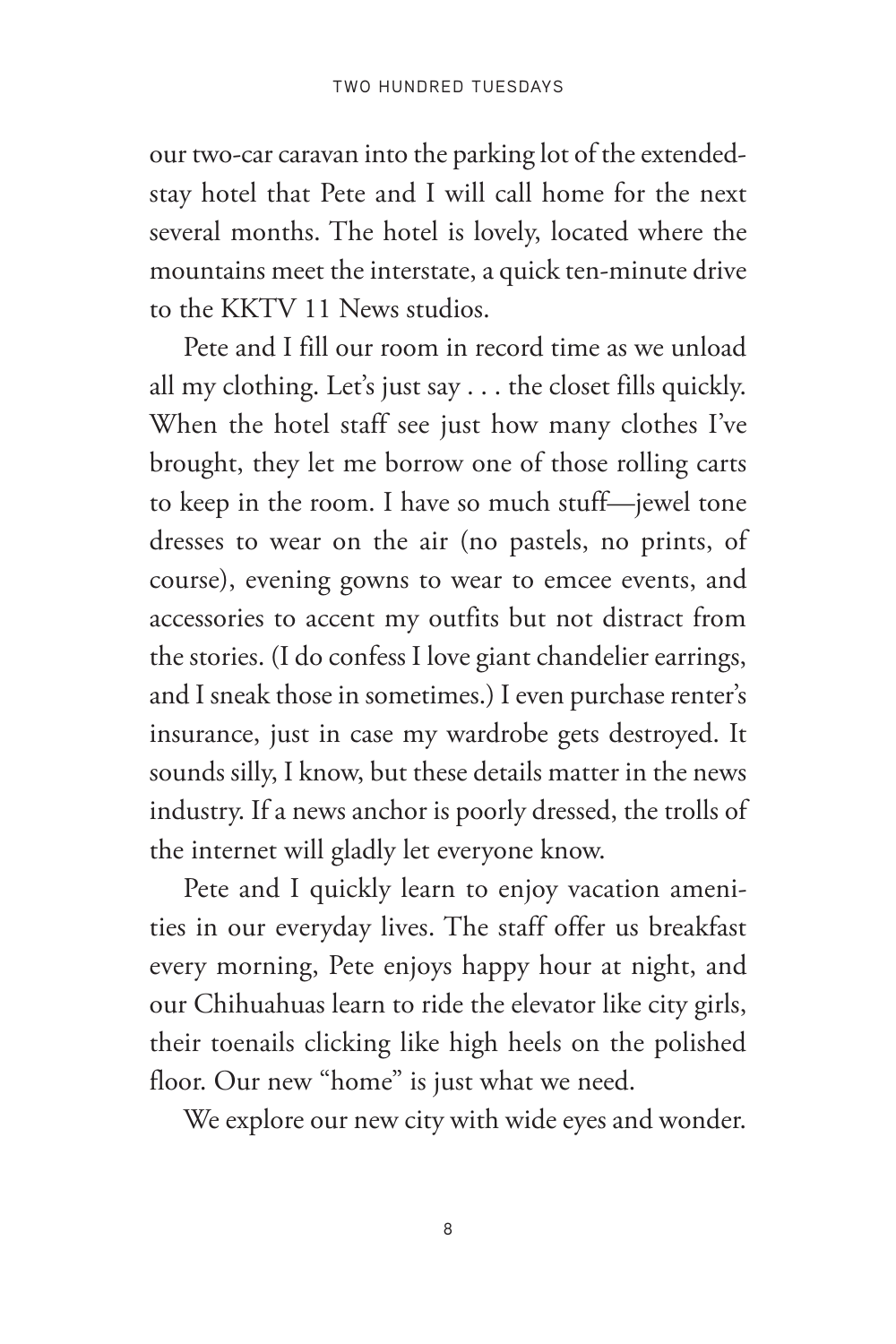New restaurants, new people, new stories— and all in front of a Rocky Mountains backdrop. I start each day with a long look at the majesty of Pikes Peak. "Yep," I say, "this will work just fine." \_

In my first minutes on the job, I meet Barb, a boisterous lady with a roaring laugh you can hear throughout the building. Barb is very clearly in charge of who and what gets into the building, and she greets me quickly before she rushes to get my boss, Liz Haltiwanger.

Alone for a moment in the studio, I take a deep breath and look around at the lights, cameras, screens, and giant glass anchor desk, polished to shine. How strange for everything to be so quiet, even for a moment.

*So this is where I'll be for the next five years*, I think. *Or at least that's what my contract says.*

I hear Liz's ballet flats glide across the floor as she bustles toward me with a brisk walk and a welcoming smile. "Hello, Dianne. Hurry. You have a phone call with our image consultant in two minutes."

And that's how I learn—quickly and immediately! that Liz doesn't waste time, and she speaks and listens at double time speed. Liz does everything fast, and I swear her thoughts roll in ten-second-interview sound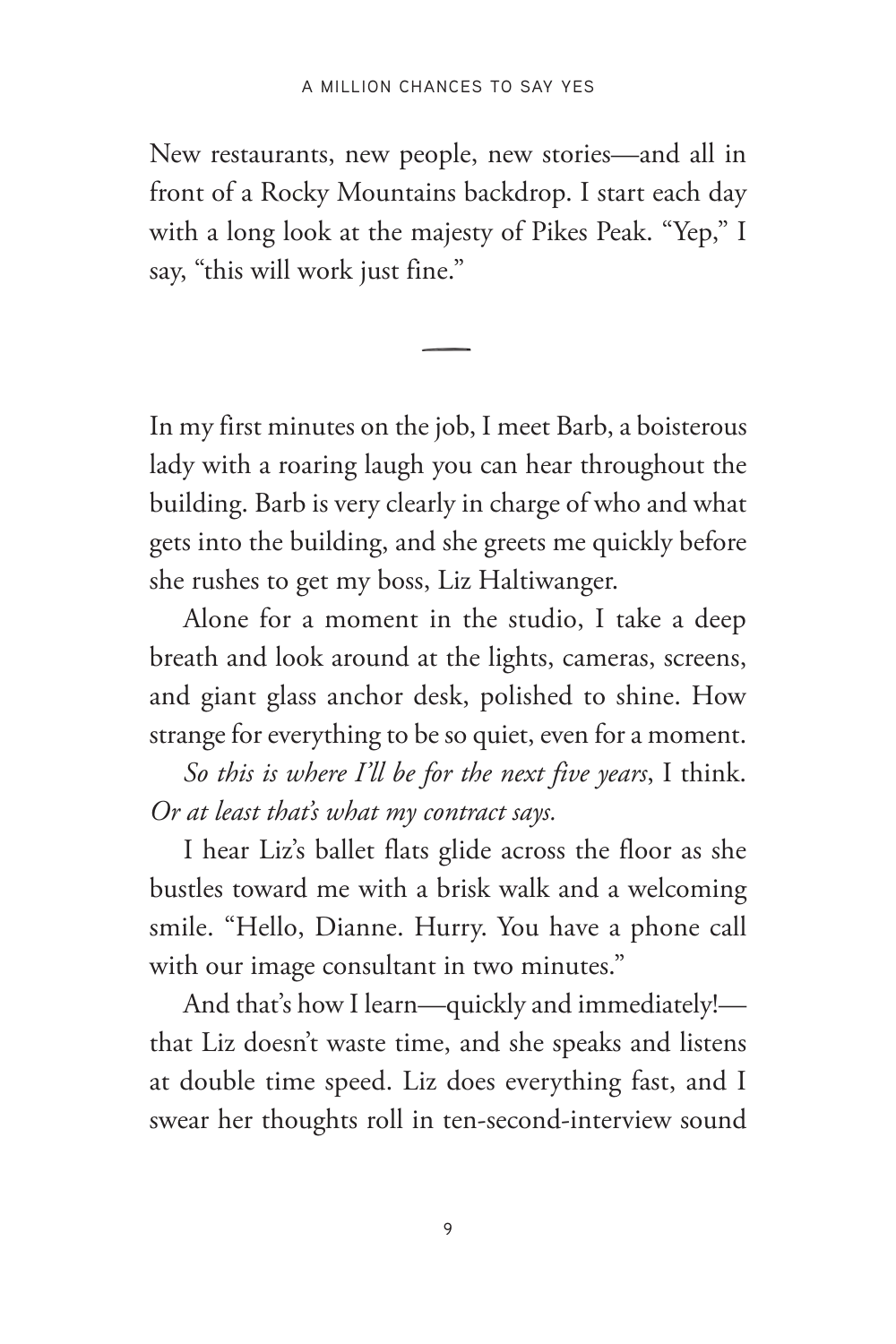bites. She runs the newsroom, and she has too much to do to even think about slowing down. I match her stride, and we hit the ground running. She whisks me into the newsroom, ushers me into an editing booth, and launches me into a phone call with the image guru.

Now, let me say this: I usually like working with consultants. Newsroom staff typically complain about them, their big ideas, and their bossy tone when they arrive to tell you everything you're doing wrong. But I've learned to smile, listen, take the advice I want to use, smile again, and thank them. They're not always kind, but I've held on to some golden nuggets from them over the years.

Something is different about this consultant, though: She feels like a friend to me—which is good because she's about to redo my image with a sparkly coat of fresh paint. She quickly becomes the honest sister who will tell me if my makeup foundation is too light or too dark, if I have lipstick on my teeth, or if my smile looks fake. She studies my taped on-air test with my coanchor, and she says I look washed-out on TV. She tells me I need brighter lipstick and more eyeliner. She sends me to get a few inches cut off my hair, and she forwards me a picture of NBC anchor Amy Robach. "See those voluminous layers, Dianne? We need those on you."

I can do all of that. I even have Velcro rollers that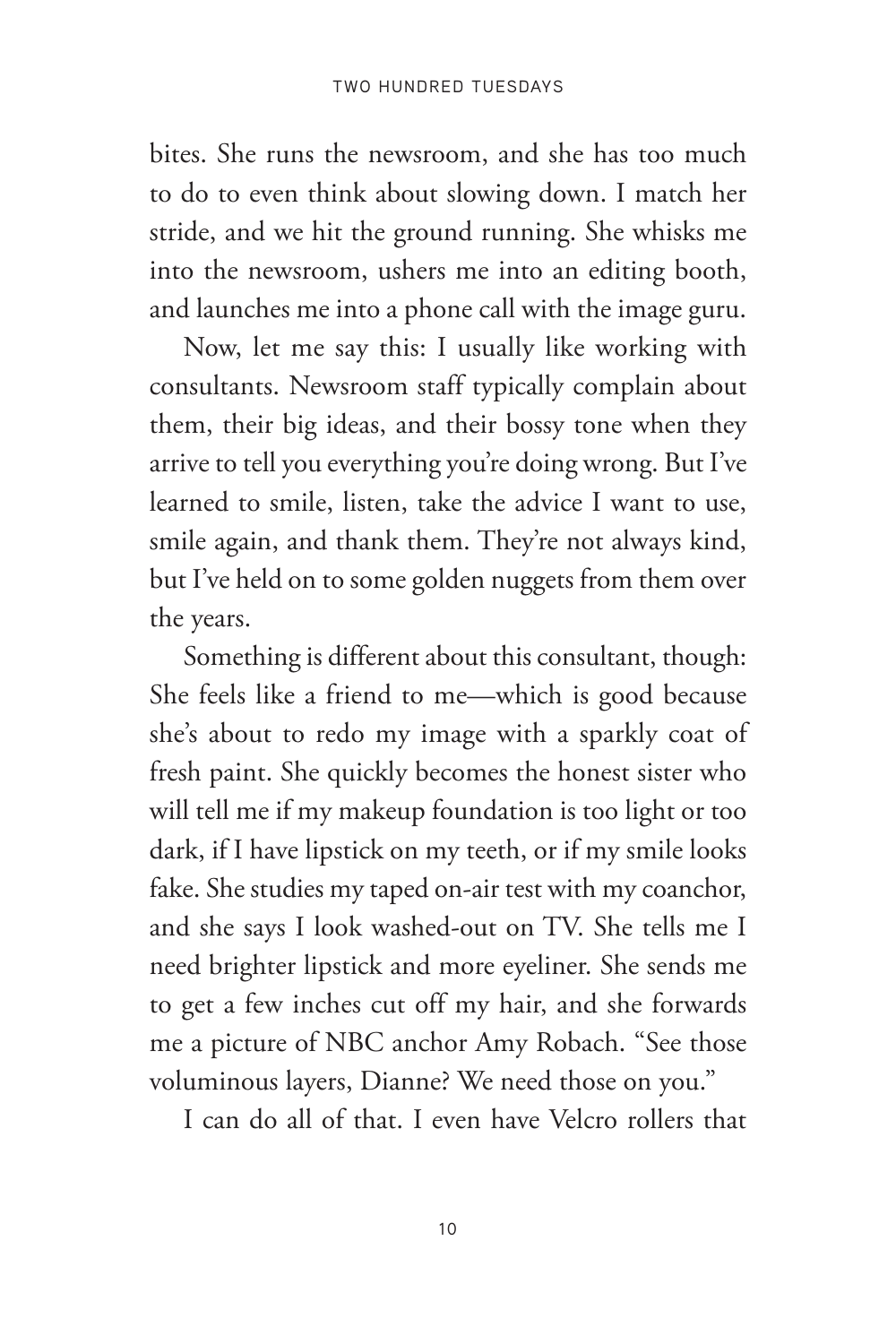will do the trick. I go to the hair salon the next day, and I stop by Sephora and buy the brightest red lipstick I can find.

Lipstick. Eyeliner. Haircut. Layers. Check, check, check, check.

I spend most of my first days watching the newscast, improving my "look," and learning how things work at this station. The producers help create a Facebook fan page for me, and they start posting updates announcing that I'll be on-air soon. The local print reporter for the *Gazette* comes by to interview me for a quick article about my pending debut on KKTV, and the studio records promotional commercials. The consultant evaluates my new image and gives me a thumbs-up. New and improved, rebranded and remarketed, Dianne Derby is ready to go on the air.

My coanchor, Don Ward, is a seasoned journalist with multiple Emmys, and he can write stories faster than anyone I've ever known. He is quick-witted and brutally honest, and I immediately trust his wealth of experience by my side. We hit it off as coanchors, and he claims he told my managers to hire me. He says he's the reason I got the job.

Our consultants plan an anchor retreat that Don teasingly calls "Trust-Fall Camp," complete with icebreaker activities meant to bond Don and me. We need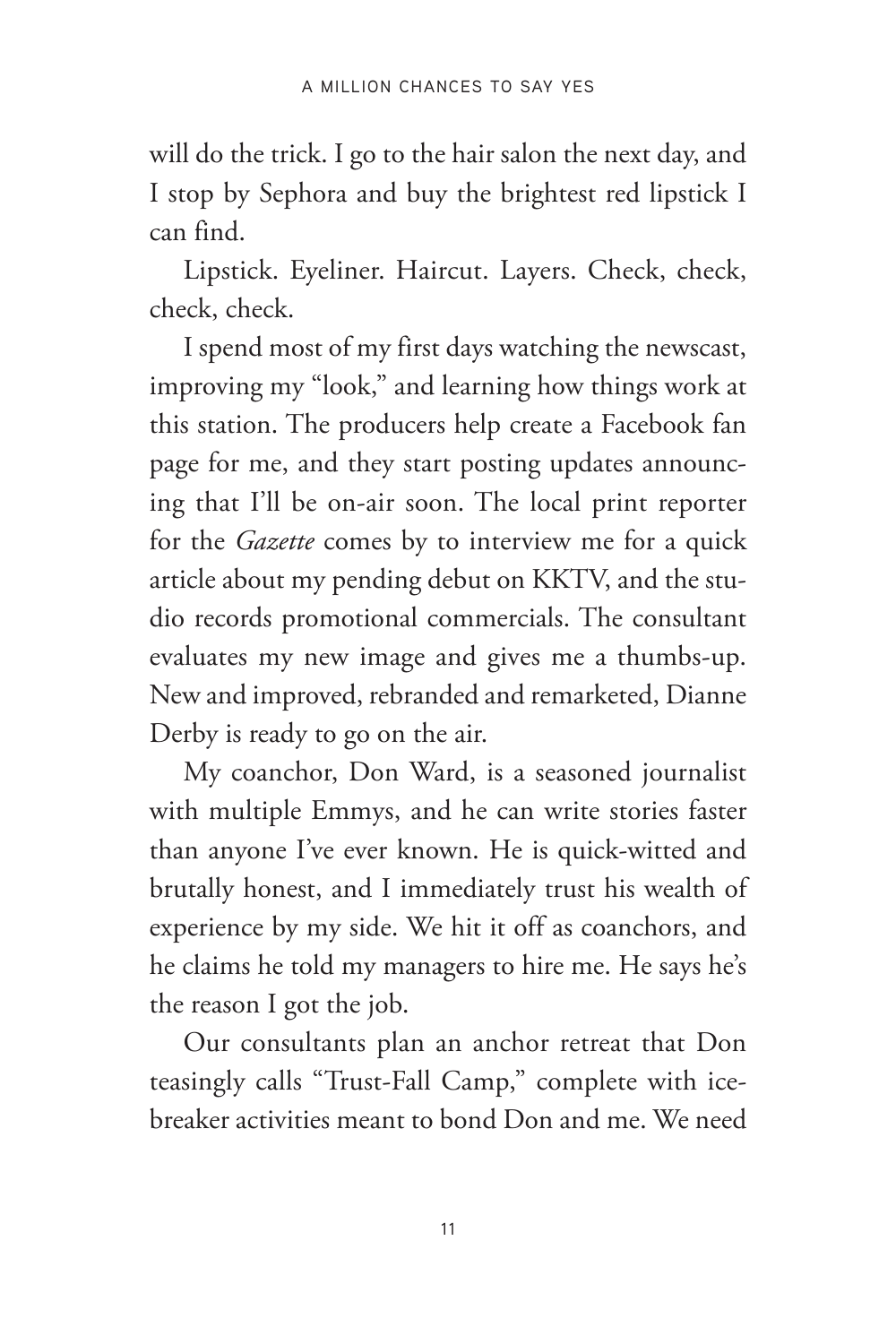to fast-forward our chemistry on set, to appear as if we have known each other for years.

I become his best audience in the newsroom; Don can poke fun at anything, and I laugh at everything. He is sarcastic, intelligent, and a wizard with words, and he absolutely goes bonkers in the newsroom over a grammar mistake on the air. The man knows his work well. Our bosses say I'm his equal, but I feel like I'll never catch up.

My first on-air moment is with a soldier surprising his daughters on our news set. He had been deployed and now wants to share his return with the world. That means as the viewers and I finally meet each other, I get to greet them with a happy story: a hero reunited with his family. Mine is now a voice they'll hear in their living rooms at night, and I pray they keep coming back to me for more. We're off and running this new leg of the race.

Only two months into my new job, the Waldo Canyon Fire ignites just west of Colorado Springs. I have never even heard of Waldo Canyon, the Flying W Ranch, Glen Eyrie, or Mountain Shadows, a neighborhood that lies in the path of the flames. The city is at risk of being consumed by fire.

I have never covered wildfires before, and everything feels scary, new, and profound. Don is out of town, so I am alone on the set when our general manager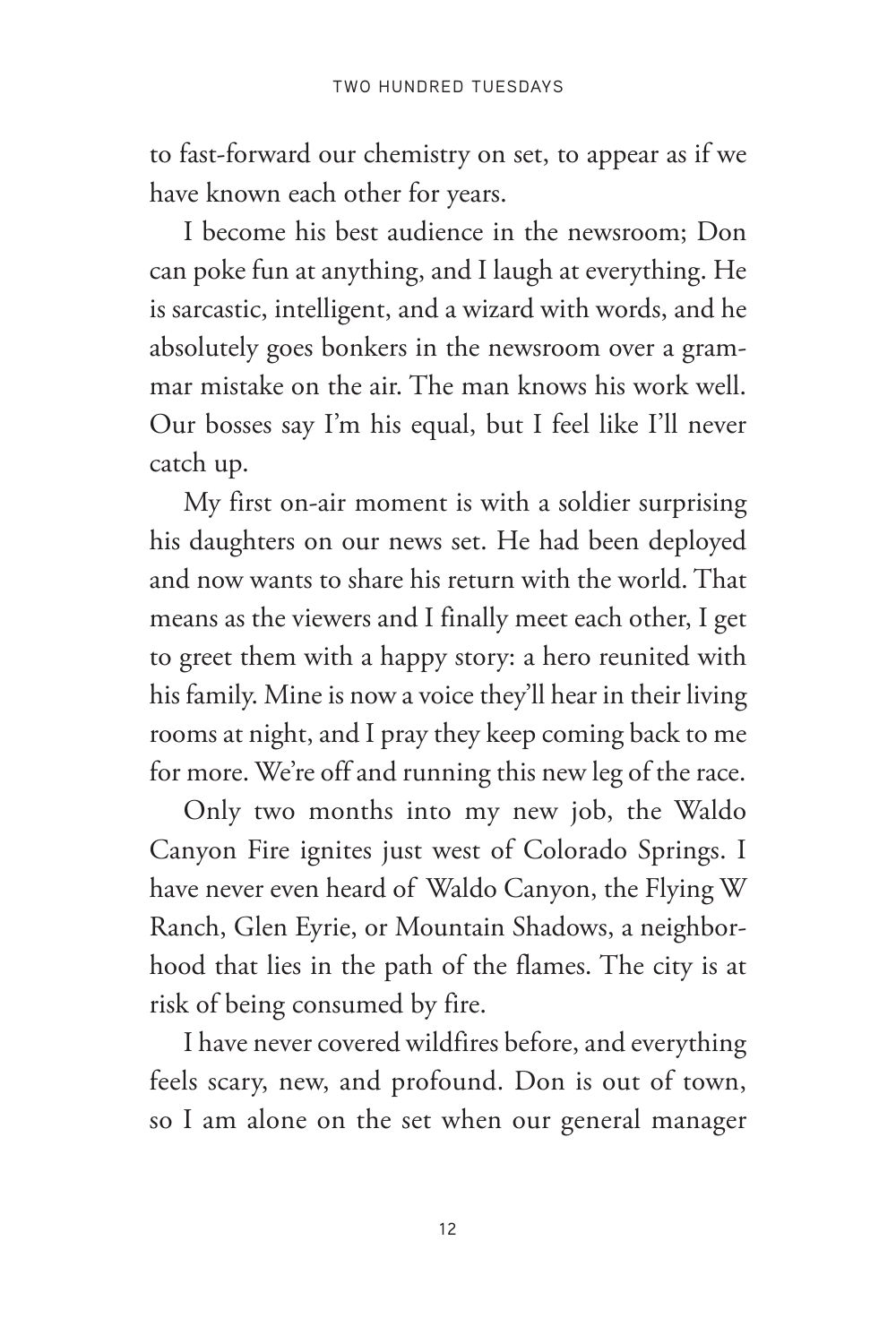directs me to get on the air. General managers usually do not show up for breaking news—that's how big of a disaster Colorado Springs is facing. It's time to sink or swim. I hope I look presentable, but sweat covers me from the chest down. My dress is soaking wet by the end of the day.

I tread water for the next five days, covering stories on the air for sixty hours in a week, five twelve-hour shifts. I report evacuations of thirty-two thousand residents and the destruction of more than three hundred homes as the station stays on-air for a total of one hundred twenty hours. It's absolutely nuts. The breaking news comes in faster than anyone can update with a teleprompter. I adlib for five days. I have never done anything like this in my career. I feel as though I were flying blindly through the air, not knowing what's coming next but knowing I have to stay calm. This is my moment to lead the community as a trusted voice, someone they can rely on.

The fire continues to burn for a few weeks, but it does most of its destruction in just one day. I interview people who lost their homes, standing in the rubble of their properties. I try to offer any bit of comfort to these families whose possessions have been reduced to ash. Charred chimneys and only occasional houses that survived the flames are scattered about the neighborhoods. There are so many questions and so few answers,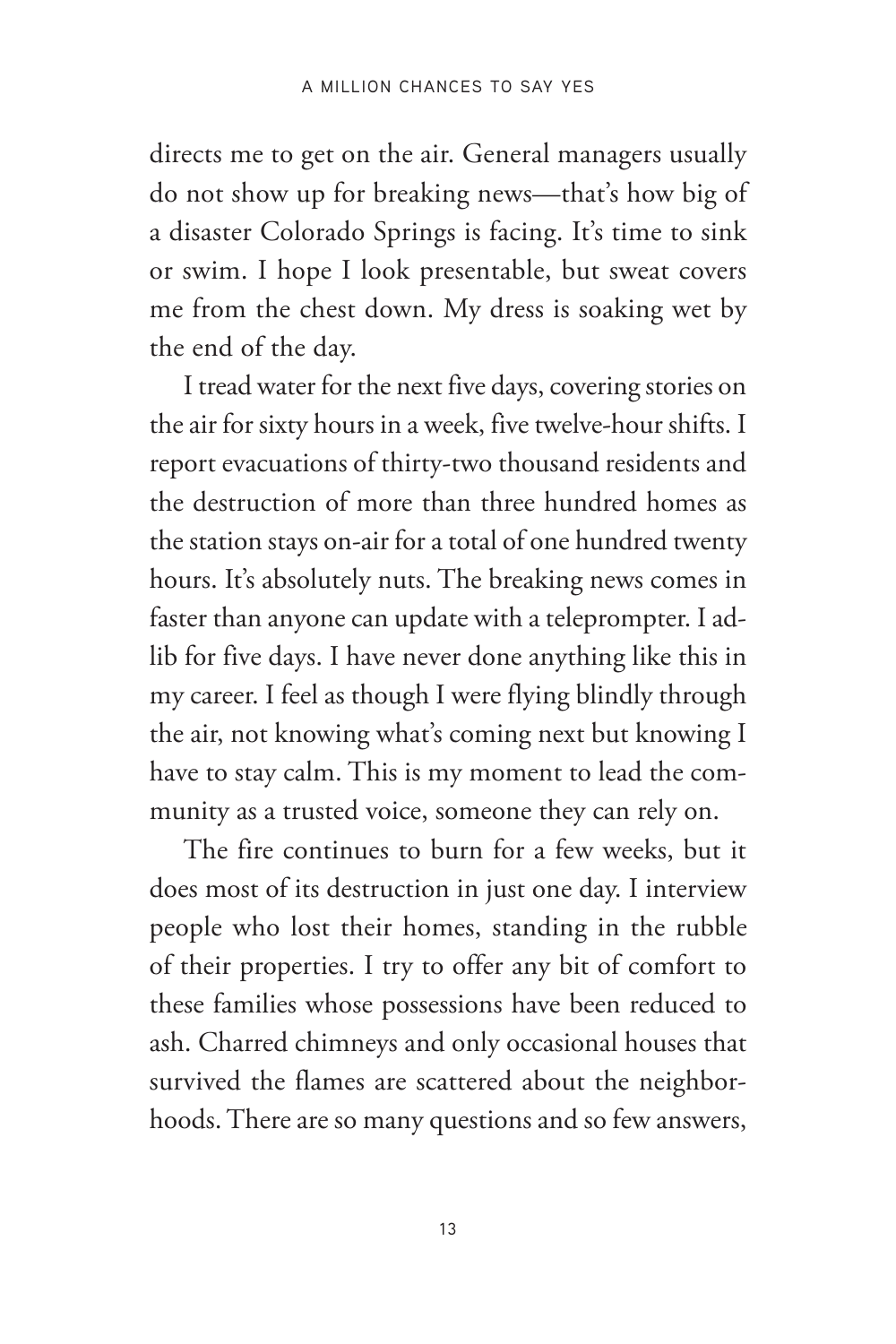and so much heartache. People scour the depths of their exposed basements, looking for anything that survived, like a coffee mug that could withstand the temperatures. Our chief photojournalist, Mike, invites us to join him for both sides of his story—as police officers shout for him to evacuate with his family, and then when he returns to the skeleton of his home. Every story wrenches my heart.

Once the baptism of the Waldo Canyon Fire is over, nothing seems stressful on-air anymore. Lots of community requests start rolling in for the new journalist in town. I get invitations to events and parades, am asked to make appearances at every fundraising event in town, and am offered opportunities to emcee galas and balls. It is nonstop. Emails, letters, and phone calls come every day, and Liz coaches me in the fast pace of my new role.

She says, "Dianne, let's get your name out there. I want you to do as many events as you can so you can get a lot of visibility, but don't get burned out. You still have several obligatory events we'll expect you to do, too, like anchoring nearly every weekend of the Broncos season. That nonprofit who asked you to emcee their gala . . . Yep, that's a good one. Just know they'll expect you every year after. Say yes to everything you want to say yes to."